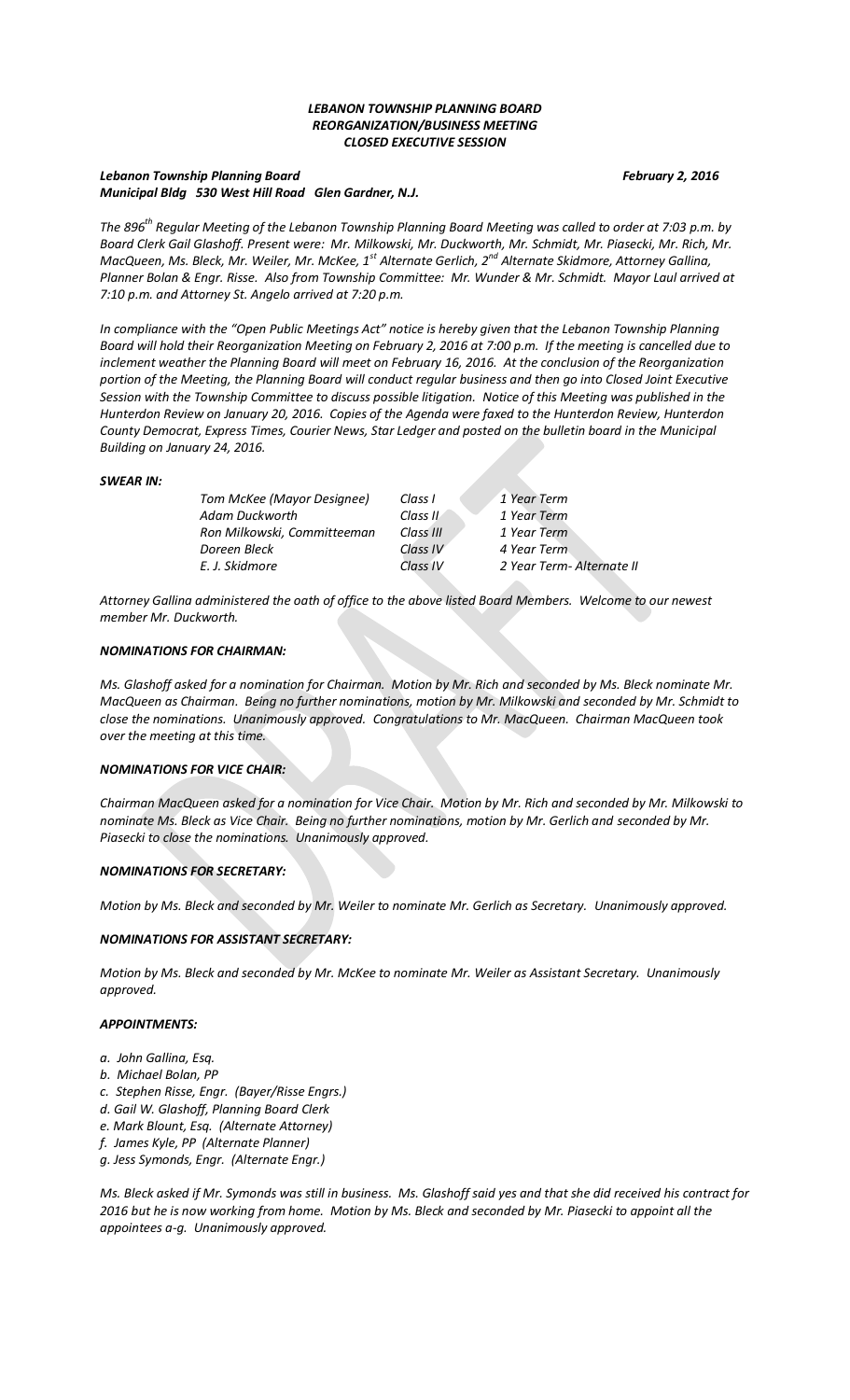# *ADOPT RESOLUTIONS:*

#### *a. Authorizing Agreement for Professional Services*

*Ms. Glashoff reviewed for the board the Agreement for Professional Services. Motion by Ms. Bleck and seconded by Mr. Rich to adopt the Resolution for Professional Services. Unanimously approved.*

#### *b. Annual Meeting Notice Schedule 2016*

*Ms. Glashoff reviewed the Meeting Notice Schedule for the board. Motion by Mr. Gerlich and seconded by Ms. Bleck to adopt the Resolution for the Meeting Notice Schedule. Unanimously approved.*

## *ADOPT RESOLUTION FOR PROFESSIONALS ON PAY TO PLAY:*

*Ms. Glashoff briefly reviewed the Resolution for Pay to Play. Motion by Mr. Piasecki and seconded by Ms. Bleck to adopt the Resolution for Pay to Play. Unanimously approved.*

## *ADOPT PROFESSIONAL CONTRACTS:*

*a. John Gallina, Esq.*

- *b. Michael Bolan, PP*
- *c. Bayer/Risse Engrs. (Stephen Risse, Engr.)*
- *d. Mark Blount, Esq. (Alternate Attorney)*
- *e. James Kyle, PP (Alternate Planner)*
- *f. Jess Symonds, Engr. (Alternate Engr.)*

*Ms. Glashoff reviewed each contract for the board and noted that all Professional fees are the same as last year. Motion by Ms. Bleck and seconded by Mr. Rich to adopt all the Professional Contracts as presented. Unanimously approved.*

#### *APPOINT APPLICATION REVIEW COMMITTEE:*

*Motion by Mr. Piasecki and seconded by Mr. Gerlich that the following board members will serve on the Review Committee: Mr. Rich, Ms. Bleck, Mr. Weiler and Mr. McKee as an Alternate. Unanimously approved.*

*PRESENTATION OF MINUTES: December 1, 2015 Regular Meeting*

*Motion by Mr. Rich and seconded by Ms. Bleck to approve the minutes as presented. Unanimously approved. Mr. Rich complimented Ms. Glashoff on the minutes.*

*December 1, 2015 Closed Executive Session*

*Motion by Ms. Bleck and seconded by Mr. Piasecki to approve the Executive Minutes as presented. Unanimously approved.* 

#### *RESOLUTION:*

*a. Darryl Pennisi Block #61 Lot #34 Extension of Time Denied for 1 Lot Minor Subdivision. Anthony & Mt. Airy Roads R5 with Variance*

*Motion by Mr. Rich and seconded by Mr. Piasecki to approve the Resolution for Darryl Pennisi.*

| <b>ROLL CALL</b> | <b>Yes</b> : Mr. Schmidt | Mr. Rich   | <b>Abstain:</b> Mr. MacQueen | <b>No:</b> Mr. Milkowski |
|------------------|--------------------------|------------|------------------------------|--------------------------|
|                  | Mr. Gerlich              | Mr. Weiler | Mr. Duckworth                | Ms. Bleck                |
|                  | Mr. Piasecki             |            | Mr. Skidmore                 | Mr. McKee                |

*CORRESPONDENCE:*

*a. NJPO Newsletter – Nov/Dec 2015 c. Memo from Planner Bolan on Affordable Housing dated 1/27/2016 b. Fair Share Housing Article d. Memo from Attorney St. Angelo date 1/21/2016*

*Ms. Glashoff said there was one more item under correspondence. Ms. Glashoff said that the Museum over on Musconetcong River Road has needed and wanted a real bathroom for a long time. They have been*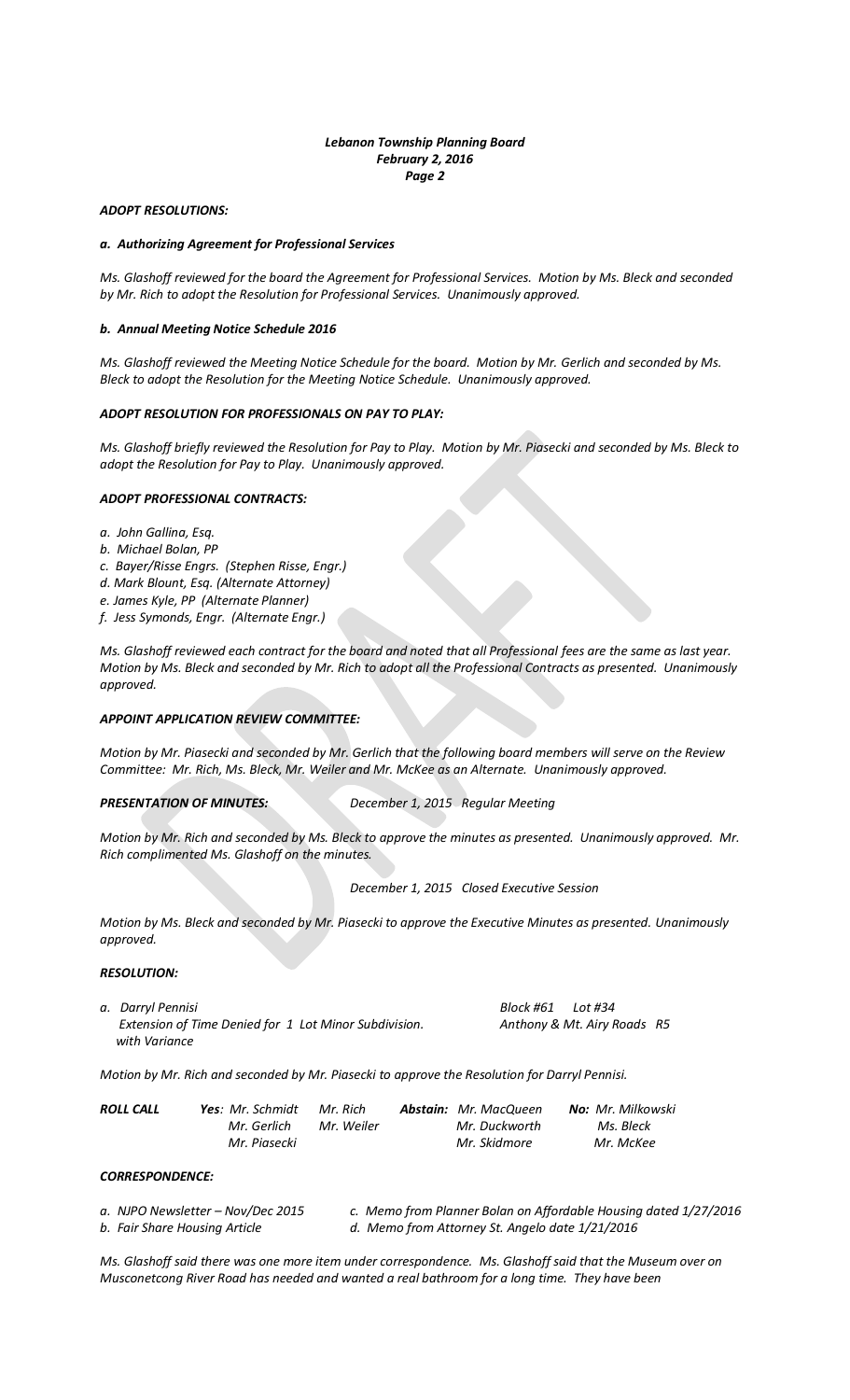*using an outhouse. They want to put an addition on the back of the building 10' x 12' with a storage area underneath. Ms. Glashoff showed the board a picture of the Museum which shows a two story addition. Mr. Mckee noted the grade behind the building is lower which the lower portion of the addition would be below grade making the two story addition up to the first floor of the building. Besides storage it would also be used as a mechanical area. The Township Committee tomorrow evening will be introducing a Bond Ordinance and the Planning Board needs to issue a letter stating that the building improvements do not alter the Master Plan. The question was asked if it is a historic building. The response was yes but they have an architect who will build the addition to an historic standard. Mr. Schmidt asked if they will be putting in a septic system. The response was no but they will have a holding tank. Ms. Glashoff stated in speaking with Planner Bolan today, he said that everything looked good for the Township to move forward with the Bond Ordinance. Chairman MacQueen asked Mr. Laul to fill the board in on exactly what the game plan is. Mr. Laul said the intent is to put in the bathroom and put in a mechanical room below so at a later date they can put in a boiler. Mr. Laul went on to say it is an historic building but not registered with the County. Right now they have propane heaters in the windows which are unsafe so this will give them the opportunity to have a boiler and they are hoping to get grant money from the County to put in an historic looking baseboard. Mr. Laul said the reason for the holding tank is because they are less than 300' from the Musconetcong River. Mr. Laul noted with the holding tank they will be able to have school groups come to the museum also they have a lot of people that come during the day and in bad weather with snow, using the outhouse is difficult especially for the seniors. The museum falls within our realm. There are two classifications, one, if they are registered with the County as an historic building you can't touch it and the another level is that the town can call it an historic building and you can get historic grant money to preserve it or do maintenance and/or improvements. Mr. Laul said this is what he was told by the County. Since this is a capital improvement, the Committee can do a Bond. Chairman MacQueen thanked Mr. Laul for his input. Ms. Glashoff stated that a motion needs to be made to have a letter go to the Township Committee. Motion by Ms. Bleck and seconded by Mr. Rich to have Ms. Glashoff write a letter to the Township Committee stating that per MLUL 40:55D-3a that the project is consist with the Master Plan. Unanimously approved.*

## *PRESENTATION OF BILLS & REPORT:*

|                                  | Total: \$4,007.40 |            |
|----------------------------------|-------------------|------------|
| c. H.C. Planning & Zoning Admin. |                   | $5$ 15.00  |
| b. Michael Bolan. PP             |                   | \$3,412.40 |
| a. John Gallina, Esg.            |                   | 580.00     |

*This amount includes the addendum to the Bill Report. Motion by Mr. Gerlich and seconded by Ms. Bleck to approve the bills as presented. Unanimously approved.*

*Attorney St. Angelo and Planner Bolan informed the board that the bulk of the discussion on Affordable Housing can be discussed in an open meeting. There will be a small portion regarding the legal matters that will need to be discussed in Closed Session. At this time Chairman MacQueen turned the meeting over to Attorney St. Angelo and Planner Bolan. Planner Bolan stated that Attorney St. Angelo attended the Case Management Seminar with Judge Miller in Somerville. Judge Miller is the Judge for Warren, Hunterdon & Somerset Counties. There were approximately 30 Attorneys that attended the Seminar. Planner Bolan said he was there but not in the capacity representing Lebanon Township but was there as a Special Master appointed by Judge Miller for other municipalities in Hunterdon & Somerset Counties. Attorney St. Angelo said the Case Management Session was a public hearing and noted that a short executive session will be needed at the conclusion of this discussion. Besides the attorneys representing the municipalities in Hunterdon & Somerset Counties, representatives from Fair Share Housing Corp. and the N.J. Builders Association were also present. Judge Miller went through a list of housekeeping items and how we are going to proceed. This is going to take very long, very frustrating and will be an expensive process. Attorney St. Angelo said the more Judge Miller talked the more she could see the shear length of this and*  what it will curtail is incredible. The first thing Judge Miller said was what everyone is calling the numbers trial and who's methodology will be used to calculate the fair share number. Judge Miller saw four ways of doing it; going *town by town, going county by county, consolidating Hunterdon and Somerset together which are in the same region or including Warren County into one big trial. Attorney St. Angelo said they would like to do all three counties together in order to keep the cost down. We plan on having Econsult as our expert to handle everything for us. Then we would just split the cost. Judge Miller will be appointing a Regional Special Master which has been done in Ocean County. Judge Miller will look to consolidate Hunterdon & Somerset together since they are in the same region. At this time, Judge Miller hasn't put out an order yet, he is circulating it among the Special Masters for comments. Attorney St. Angelo said she is hoping for one trial. Attorney St. Angelo said the Fair Share Housing Center & the Builders Association are advocating for a municipality by municipality trial because what they are seeking to do is to bully towns into settling and Lebanon Township does not fall into that category. Attorney St. Angelo said that no town will want to be the first test case and by doing each town individually it would cost each one for Econsult. Attorney St. Angelo said if they did each town, it would affect the methodology and we wouldn't have a say in it. Attorney St. Angelo went on to say it would be very unlikely that Judge Miller would go in that direction. Middlesex County is doing the individual towns and it doesn't look good.*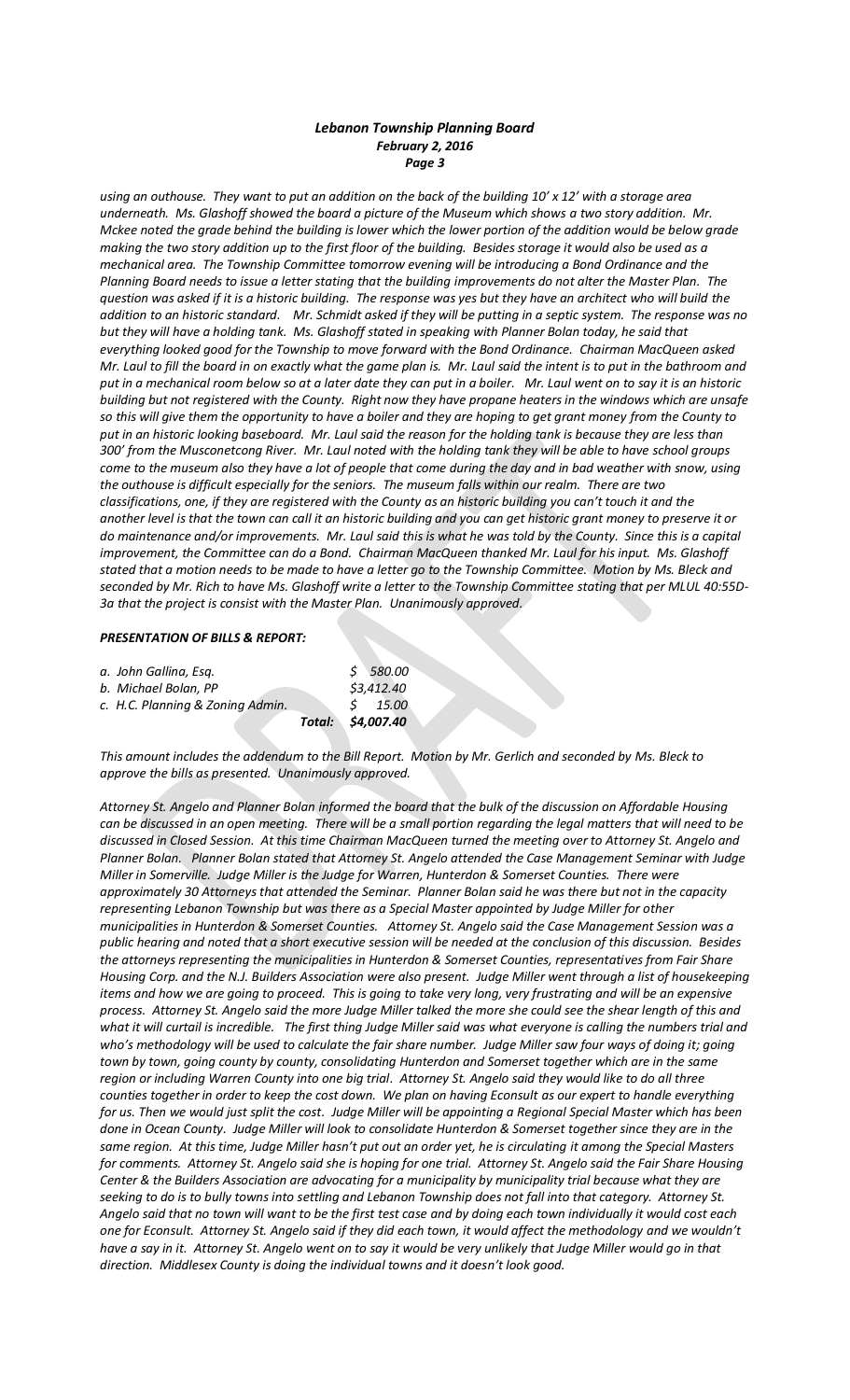*It is important that everyone is heard in the most cost effective way. Planner Bolan said there are 59 municipalities within the 3 counties that Gebhardt & Kiefer represent and said there would be a lead council which will also help on the cost. Attorney St. Angelo said they would have one person that would conduct the depositions. Also the other thing that Judge Miller talked about was what would the numbers trial look like. We would be deciding the methodology and the compliance mechanism which means who would get the credits, who would get the bonus credits and what would be the rules of the game. Attorney St. Angelo said for Lebanon Township you have no interveners. It would be the compliance hearing and Fair Share Housing Center. Regarding the Fair Share Housing Center and the Builders Association, they attempted to get into the merits of the case and started arguing, but Judge Miller didn't pay any mind and kept things moving. Also the timeline for expert reports, Fair Share Housing is submitting a report on Friday February 5th which is a rebuttal report responding to comments in the Econsult Report. Attorney St. Angelo said that Judge Miller has extended the immunity deadline to July 31, 2016. Judge Miller is also looking to establish a Fair Share number before he has everyone start doing their plans and having Public Hearings. The one thing that Judge Miller was really stressing was municipalities looking to settle. It would be municipalities sitting down with Fair Share Housing and looking to agree to a plan and a number. It could be more or less than what the court would assign. The Builders Association is also submitting a report by Friday February 5th critiquing Econsults Report. Attorney St. Angelo said she is hoping to have a copy of these reports to review and noted that in Ocean County Fair Share Housing has submitted two new reports. The expert for the interveners Art Bernard has also submitted another report. Attorney St. Angelo said she is hoping to be able to review all these reports. The general critique of Econsults Report is that it does not follow the prior round rules. Judge Miller has started discussing with the Special Masters those municipalities that would be a candidate for settlement. As for the Special Master, Judge Miller is going to appoint Richard Reading. Fair Share Housing and the Attorney for the Builders Association were not very happy about the appointment.* 

*Planner Bolan noted that the trials are to start by the end of June/first of July, but Judge Miller also said with all the attorneys that are involved and vacations in the summer that he doesn't see these trials starting until early fall. Planner Bolan stated there are 15 Judges hearing these cases for 330 municipalities. Judge Miller said that he met with the other 14 Judges that will be hearing these cases. Planner Bolan noted there will be another case management session sometime in April and hopefully we will know more at that time. Planner Bolan said with this meeting in April things could change again. Attorney St. Angelo said there are issues that need to be decided before we go to the numbers trial. The big question, is there an obligation with this gap period. Also, there are small issues that need to be addressed before we get to the gap period and before the numbers trial. Attorney St. Angelo noted there are counties that are ahead us and those that are behind us before we go to the numbers trial. There are 15 Judges and we would end up with 15 different methodologies and there is the chance that we could end up back at the Supreme Court again. Chairman MacQueen asked about the cost to the Township. Attorney St. Angelo said at this point she didn't know. Attorney St. Angelo said once we get the case management order from Judge Miller but at this time Judge Miller was only looking for comments from everyone on what we should do and then the order will tell us what it looks like. Also, how many municipalities can be consolidated into one and can we spread the cost. Mr. McKee said this is opened ended contract and the municipalities don't stand a snowballs chance with this being open-ended. Mr. McKee said it is COAH that failed not the Township. At this time Engineer Risse left the meeting. (8:10 p.m.)*

*Attorney St. Angelo said that Fair Share Housing has retained a second expert and we are going to have a new Special Master appointed since the existing Special Master is stepping down. Chairman MacQueen asked what is this going to cost the Township. Attorney St. Angelo said we have to wait until we get the case management order from Judge Miller. The Builders Association have two experts and the interveners have an expert. Mr. Duckworth asked to summarize the best case and the worst case scenario. If the trial goes perfectly in our favor what's in it for us. Attorney St. Angelo said the best case would be, we would say to the Fair Share Housing Center, we are in the Highlands and here is the Highlands build out analysis and we could settle and not have to go to trial. Attorney St. Angelo said the Highlands build out is our case which is what we are basing our build out on. Planner Bolan said our best case is his memo. Planner Bolan said the worst case is the Fair Share Housing Center has us with 317 affordable units and Econsult with 21 affordable units. Planner Bolan said you are not going to see a settlement. Mr. Duckworth asked, how can we best position ourselves. Attorney St. Angelo said that discussion is for a close session. Mr. Piasecki asked what the difference was between Warren, Hunterdon & Somerset regarding the regions. Attorney St. Angelo said that COAH assigned the Counties into regions. Planner Bolan said there are 6 regions and Hunterdon is in Region 3 which is the West Central Region consisting of Hunterdon Somerset & Middlesex. Judge Wolfson is handling Middlesex and Hunterdon & Somerset are with Judge Miller. Planner Bolan said that Judge Wolfson is trying to be the lead on all this which isn't good. Warren County is in the Region with Essex and Morris. Chairman MacQueen asked Planner Bolan for his comments regarding his memo. Planner Bolan*  said the time frame up to 1999 we had an obligation of 27 affordable units and we have satisfied that obligation. *Planner Bolan said we did an RCA with Lambertville for senior housing, we purchased property on Mt. Kipp Rd for Freedom House for ten bedrooms and because they were rental bedrooms we got 7 bonus credits. The rehabilitation units are for deficiencies in housing units. Planner Bolan said we had a high number of 32 rehab units in the past. Planner Bolan said when COAH was considered dysfunctional it essentially set everyone back 30 years. Back to the beginning in 1985 before there was a Fair Housing Act in New Jersey and Council on Affordable Housing (COAH). Planner Bolan said the reason why the Temporary Immunity is important is because without it a builder*